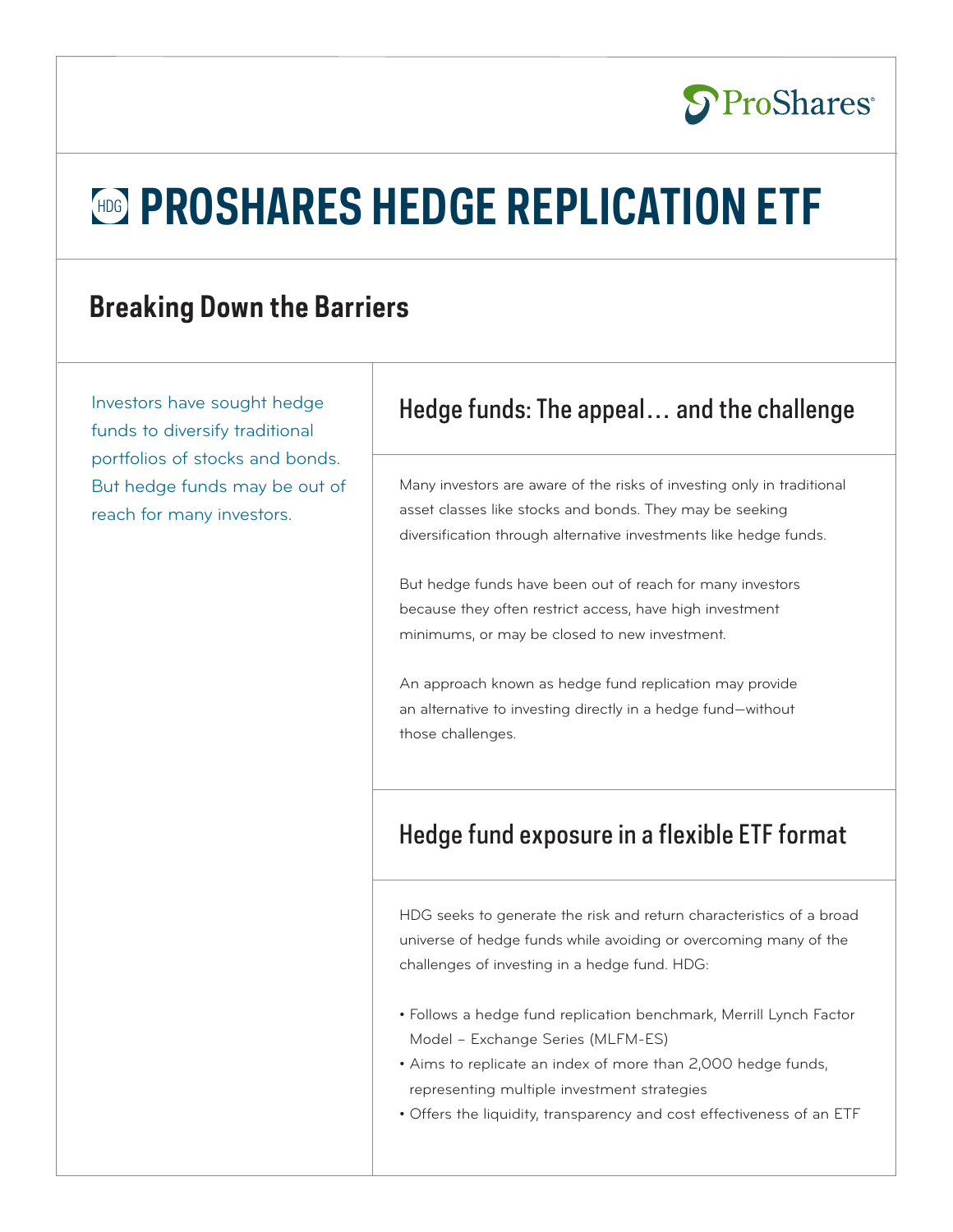## How Hedge Fund Replication Works

| <b>Hedge Funds Index</b>                                                                                                                                                                                                   |  | <b>Replication Model</b>                                                                                                                                                                                                                                       |  | ETF                                                                                                               |
|----------------------------------------------------------------------------------------------------------------------------------------------------------------------------------------------------------------------------|--|----------------------------------------------------------------------------------------------------------------------------------------------------------------------------------------------------------------------------------------------------------------|--|-------------------------------------------------------------------------------------------------------------------|
| <b>HFRI Fund Weighted Composite</b><br>Index (HFRI)                                                                                                                                                                        |  | Merrill Lynch Factor Model - Exchange<br>Series (MLFM-ES) <sup>1</sup>                                                                                                                                                                                         |  | <b>ProShares Hedge Replication ETF (HDG)</b>                                                                      |
| Broadest index of hedge fund performance.<br>Seven hedge fund categories:<br>$\blacksquare$ Fyent-Driven<br>$-Macro$<br>• Market Timing<br>• Equity Hedge<br><b>Emerging Markets</b><br>• Interest Rates<br>• Fixed Income |  | Seeks a high correlation to the HFRI, using<br>these model factors, adjusted monthly:<br>• MSCI Emerging Markets<br>$-SRP500$<br>$\blacksquare$ Russell 2000<br>• ProShares UltraShort<br>$-MSCIFAFF$<br>$F$ <sub>Uro</sub> $FTF2$<br>• 3 month Treasury bills |  | Seeks to provide the risk/return<br>characteristics of hedge funds by tracking<br>the performance of the MLFM-ES. |

Source: Merrill Lynch

#### What is factor replication?

Hedge fund replication is a quantitative, rules-based strategy that attempts to recreate the risk and return profile of a broad universe of hedge funds.

Factor replication is one type of replication approach:

- Determines combinations and weightings of financial market factors, such as index returns
- Seeks high correlation with hedge fund performance

Hedge fund returns are largely derived from exposure to market factors, according to academic research.

- <sup>1</sup> Merrill Lynch Factor Model® Exchange Series (MLFM-ES) is a benchmark, created in 2011, that is similar to, but not the same as, the Merrill Lynch Factor Model (MLFM), which was introduced in 2006. Each factor model aims to achieve similar market exposures using comparable but different underlying instruments. The MLFM-ES is likely to underperform the MLFM over time due to differences in the underlying cash instruments.
- <sup>2</sup> ProShares UltraShort Euro (EUO) is used as a proxy for the euro-U.S. dollar exchange rate. HDG will typically achieve this exposure through futures or forwards linked to the euro-U.S. dollar exchange rate and will not typically hold shares of EUO.

#### Investment process

#### Broad index of hedge fund performance

HFRI, an index of hedge funds:

- Represents over 2,000 hedge funds and a variety of investing styles
- Was created by Hedge Fund Research, Inc., a global leader in the alternative investments industry

#### Replication model

MLFM-ES, which targets a high correlation to HFRI:

- Aims to replicate the portion of hedge fund returns attributable to market exposure
- Updates factor weightings monthly using HFRI performance data
- Was established by Merrill Lynch, a pioneer in hedge fund replication

## The ETF

HDG seeks exposure to market factors underlying MLFM-ES:

- Obtains exposure through readily available, liquid and marketable securities or derivatives
- Invests in equities, ADRs, derivatives such as swaps, forwards and futures, and U.S. Treasury bills
- Does not invest directly in hedge funds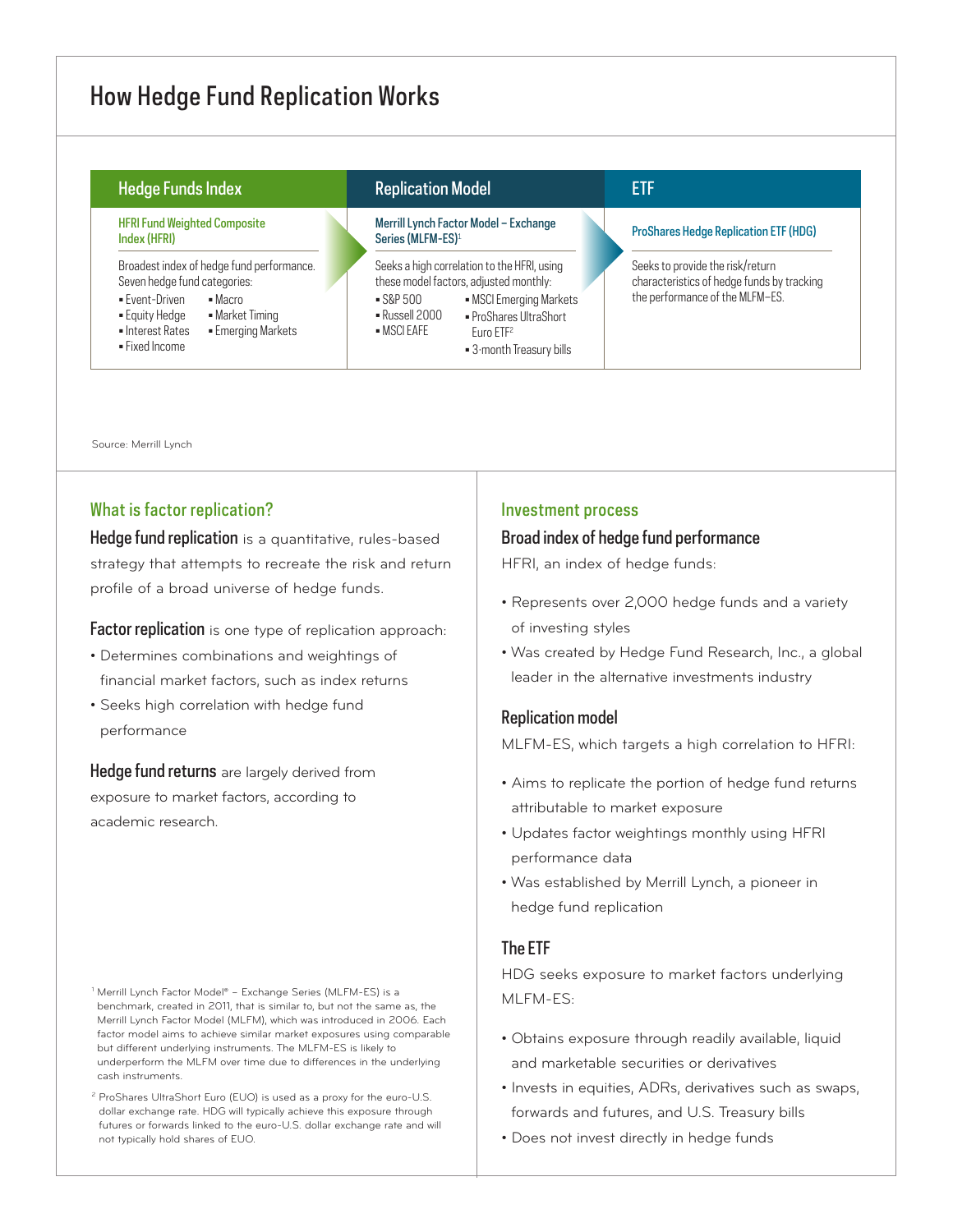Ticker Symbol: HDG

Intraday Symbol: HDG.IV

Bloomberg Index Symbol: MLEIFCTX

Investment Objective: HDG seeks investment results, before fees and expenses, that track the performance of the Merrill Lynch Factor Model – Exchange Series (MLFM-ES).

Inception: 7/12/2011

## About the ETF Advantages of HDG

## Unlocks the potential of hedge funds

HDG may add diversification to a traditional portfolio of stocks and bonds.

## Convenient, flexible access

The ETF is a way to access the risk/return characteristics of hedge fund investing, offering liquidity, transparency and cost effectiveness.

## Complement to core holdings

HDG can serve as an important complement to core portfolio holdings.

## Potential risks

## Index performance

There are no guarantees that the fund or its index will achieve intended objectives.

## Derivatives exposure

Derivatives used to seek long and short exposure may increase volatility and decrease performance under certain market conditions.

## See prospectus

For more on risks, obtain a prospectus from your financial professional or visit ProShares.com.